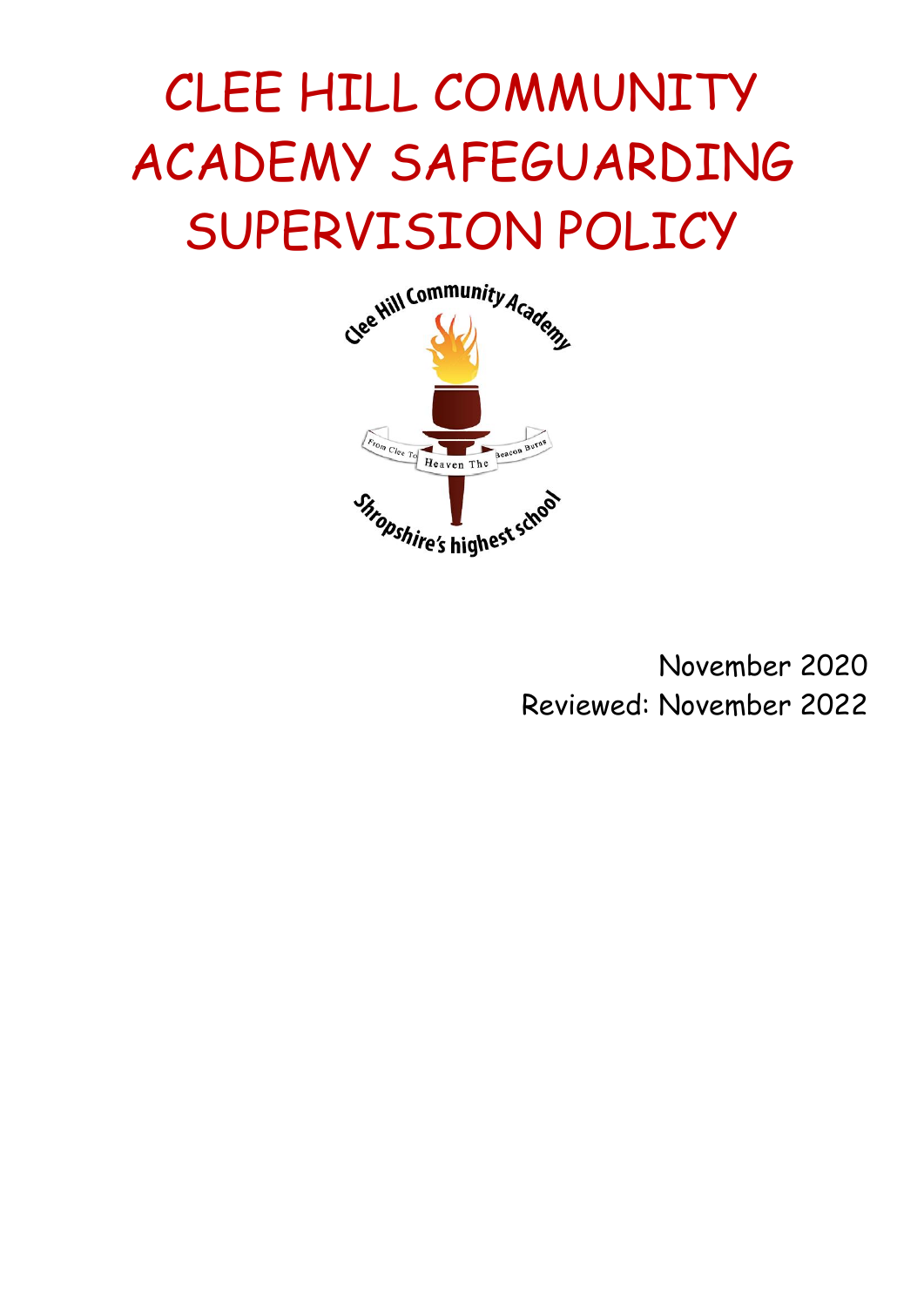# Contents

| $\mathbf{1}$   | Definition of supervision and mentoring             |
|----------------|-----------------------------------------------------|
| $\overline{c}$ | Purpose                                             |
| 3              | Structure                                           |
| 4              | Supervision methods                                 |
| 4.1            | Workload Management                                 |
| 4.2            | The Mediation Function                              |
| 4.3            | The Supportive Function                             |
| 4.4            | Performance and Professional Development            |
| 5              | Responsibilities of Supervisors                     |
| 5.1            | Responsibilities of Supervisees                     |
| 6              | Practicalities                                      |
| $\overline{7}$ | Entitlement                                         |
| 8              | Confidentiality                                     |
| 9              | <b>Supervision Agreement</b>                        |
| 10             | Guidance notes                                      |
| 11             | Working quidelines for Good Practice                |
|                | Appendix 1 Supervision Agreement                    |
|                | Appendix 2 Safeguarding Supervision Record Template |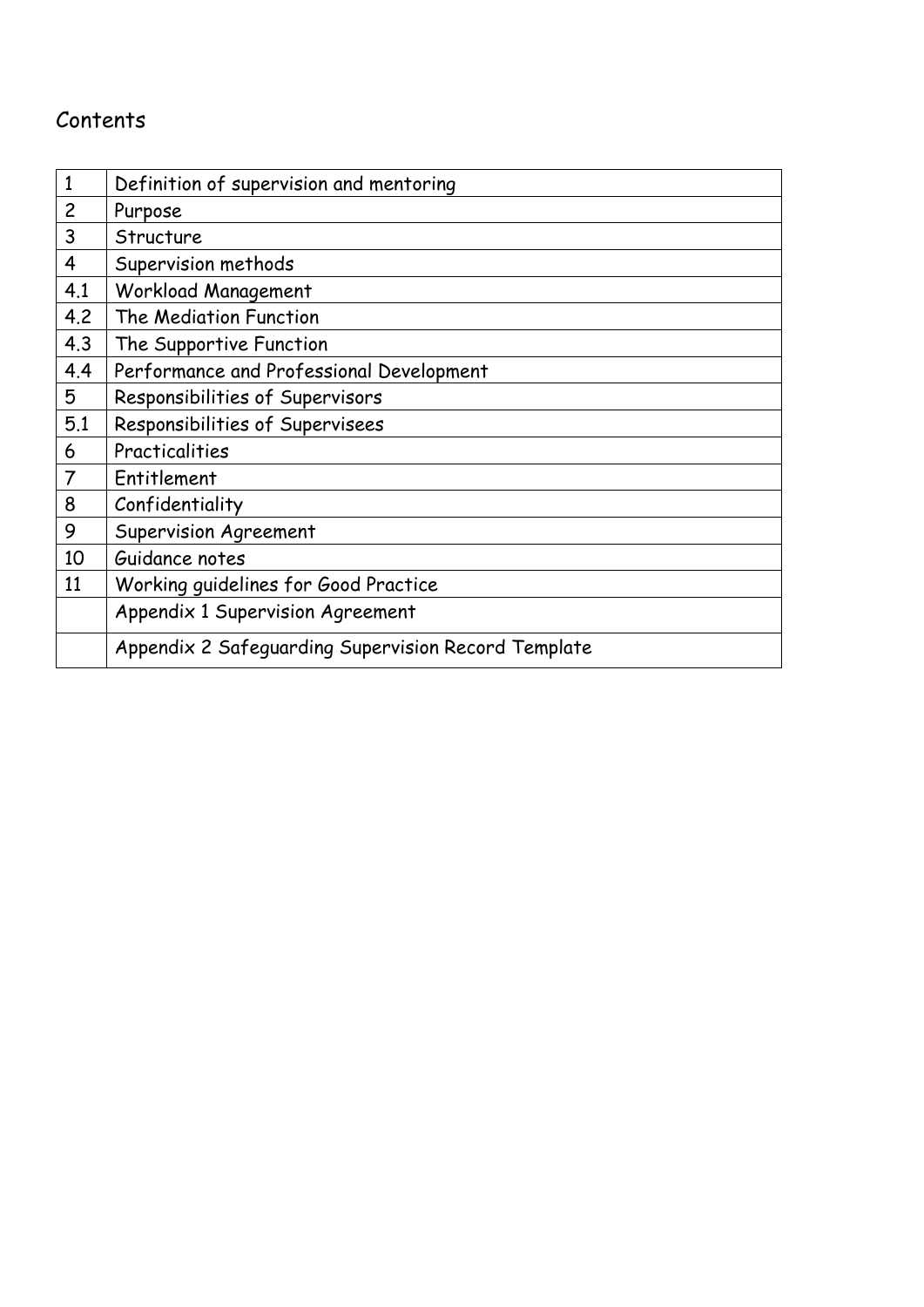# **1. Definition of supervision and mentoring**

Supervision can mean different things to different people but essentially it is an activity that brings skilled supervisors and practitioners together in order to reflect upon their practice. "Supervision aims to identify solutions to problems, improve practice and increase understanding of professional issues" UKCC (1996).

Mentoring can be defined as: 'An experienced person in a company or educational institution who trains and supports new employees or students".

The document, 'Working Together to Safeguard Children' (2018) states; organisations should provide "appropriate supervision and support for staff, including undertaking safeguarding training."

There are various models or approaches to supervision and mentoring; one-to-one, group, or peer supervision. The choice of approach will depend upon a number of factors, including personal choice, access to support, length of experience, qualifications, availability of groups etc.

Shropshire advocate, promote and provide training in supervision using the 4x4x4 model (Morrison T, 2005) which recognises the integral relationship between the function of supervision, the stakeholders within, or affected by the process, and the cyclical nature of a good reflective supervision style.

# **2. Purpose**

- Review workloads, if needed
- A place where a member of staff can be challenged supportively and constructively within mutually agreed and accepted boundaries
- Issues relating to the work place and to working practices can be identified and discussed
- Achievements are identified and celebrated
- Emotional well-being/work life balance is considered
- A place to offload

# **3. Structure**

Safeguarding supervision will be carried out by the named Designated Safeguarding Lead for child protection (DSL) in the school, Mrs Ceri Little

Supervision should be undertaken with designated staff responsible for or working with identified vulnerable children and/or their families. It should include all staff working with children who are subject to a Child Protection or Child in Need plan, children with Social Care involvement, Children Looked After (LAC) and children subject to an Early Help Assessment.

| Who might need safeguarding supervision    | Who might provide safeguarding supervision            |
|--------------------------------------------|-------------------------------------------------------|
| Designated Safeguarding Lead (DSL)         | Deputy Designated Safeguarding leads (Sian Pugh/ Gill |
| Ceri Little                                | Hyde)                                                 |
| Deputy Designated Safeguarding Lead (DDSL) | Designated Safeguarding Lead (DSL)                    |
|                                            | Ceri Little                                           |
| SENCO/LAC Co-ordinator                     | Designated Safeguarding Lead (DSL)                    |
|                                            | Ceri Little                                           |
| Class teachers                             | Designated Safeguarding Lead (DSL)                    |
|                                            | Ceri Little/ Deputy Designated Safeguarding leads     |
|                                            | (Sian Pugh/ Gill Hyde)                                |
| Teaching Assistants                        | Designated Safeguarding Lead (DSL)                    |
|                                            | Ceri Little/ Deputy Designated Safeguarding leads     |
|                                            | (Sian Pugh/ Gill Hyde)                                |

External supervision – this will be peer to peer supervision from a colleague in another school, network or other agreed supportive structure. This should be undertaken with lead professional to lead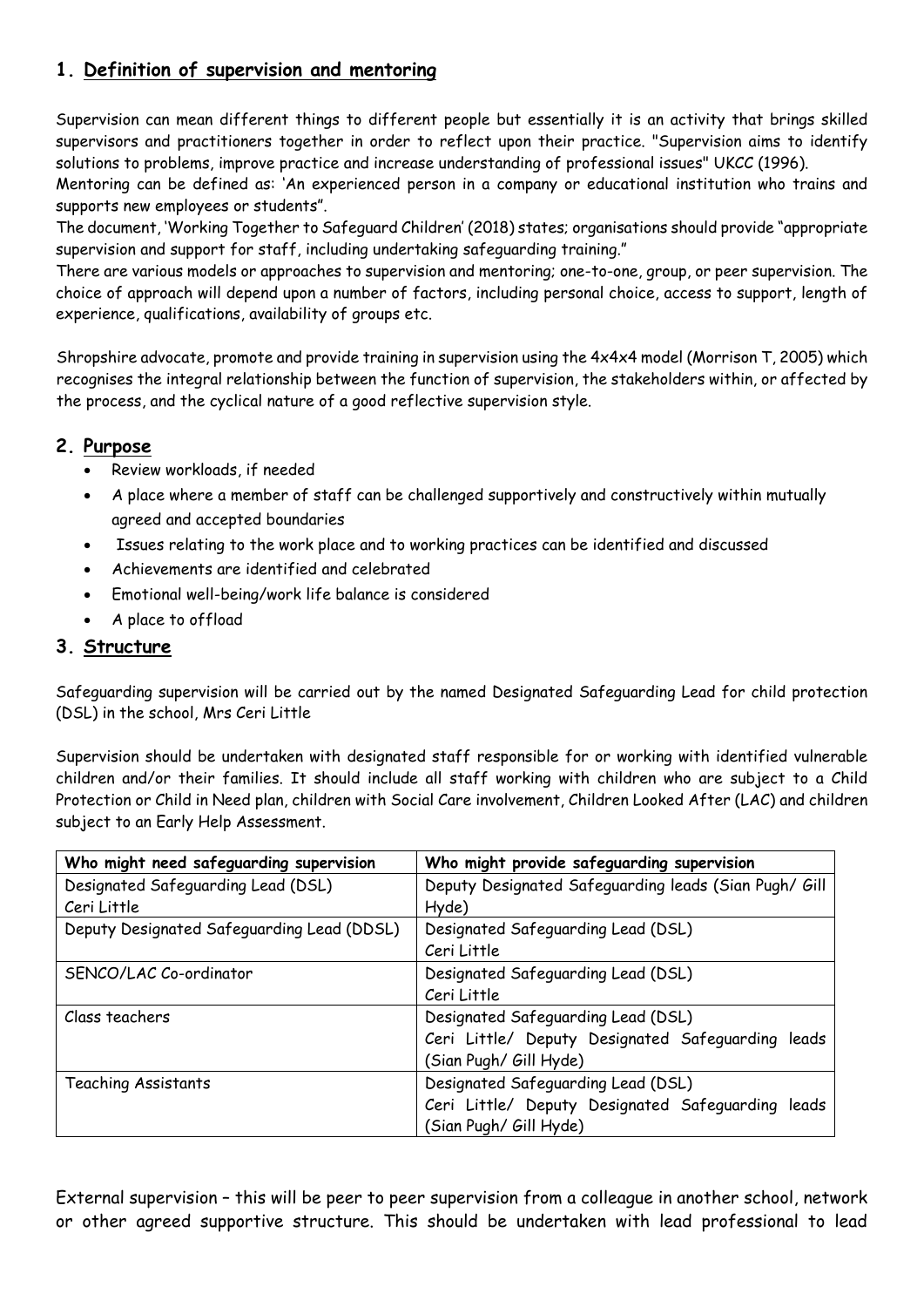professional but schools could extend the arrangement if they wished to secure extended external engagement.

If the headteacher is not directly involved in the supervision then they should assure themselves that the process is robust and be in a position to report, in general terms, on the effectiveness of the process to their governing body.

The structure of the supervision arrangements should be clear and reported to governors.

Support will also be available for ALL staff at any time the need may arise; this could be informal and incidental supervision. Referrals to Occupational Health for further counselling and support can be made upon request (for LA employees).

# **4. Supervision methods**

This policy is concerned primarily with one to one supervision that takes place in private at a pre-arranged time with an agreed agenda and preparation on behalf of both parties. All staff within the organisation that have responsibility for safeguarding children (as identified above) will have access to this method of supervision.

It is recognised, however, that supervision is an on-going process that takes place in other ways. The two other main methods are outlined below. They have a place but should not replace planned, formal, recorded, one to one sessions.

#### **Group safeguarding supervision**

In some cases it may be necessary to conduct a group safeguarding supervision. This is a session where there may be several staff involved in direct child protection/safeguarding work with a specific child/ family. There are many benefits to be gained from group supervision including problem solving, peer group learning and giving and receiving strong feedback within a supportive setting.

#### **Unplanned or "ad-hoc" supervision**

The pace of work and change and the frequency of supervision means that staff often have to 'check something out' with a supervisor, obtain a decision or gain permission to do something in between formal supervision sessions. In addition, staff who work in schools where there are a lot of child protection concerns will be working closely with their supervisor and often communicating daily about thresholds, decision making, disagreements between agencies etc.

This form of supervision is a normal and acceptable part of the staff/supervisor relationship. However the following points should be borne in mind when considering unplanned or ad-hoc supervision:

• any decisions made with regard to a child or family should be clearly recorded on the child's records as appropriate.

• where supervisees and supervisors work closely together this does not negate the need for private one to one time together on a regular basis. The focus of these sessions is wholly on the individual, their development, performance and any issues arising from their work that do not arise on a day-to-day basis.

Supervision fulfils four interdependent functions: (Morrison T. 2005)

The four elements of supervision are:

- Management Ensuring competent, accountable practice in line with the School/Setting vision, aims and objectives.
- Performance & Staff Development Ensuring continuing professional development
- Support & Motivation Providing personal support
- Mediation Ensuring staff are engaged with the organization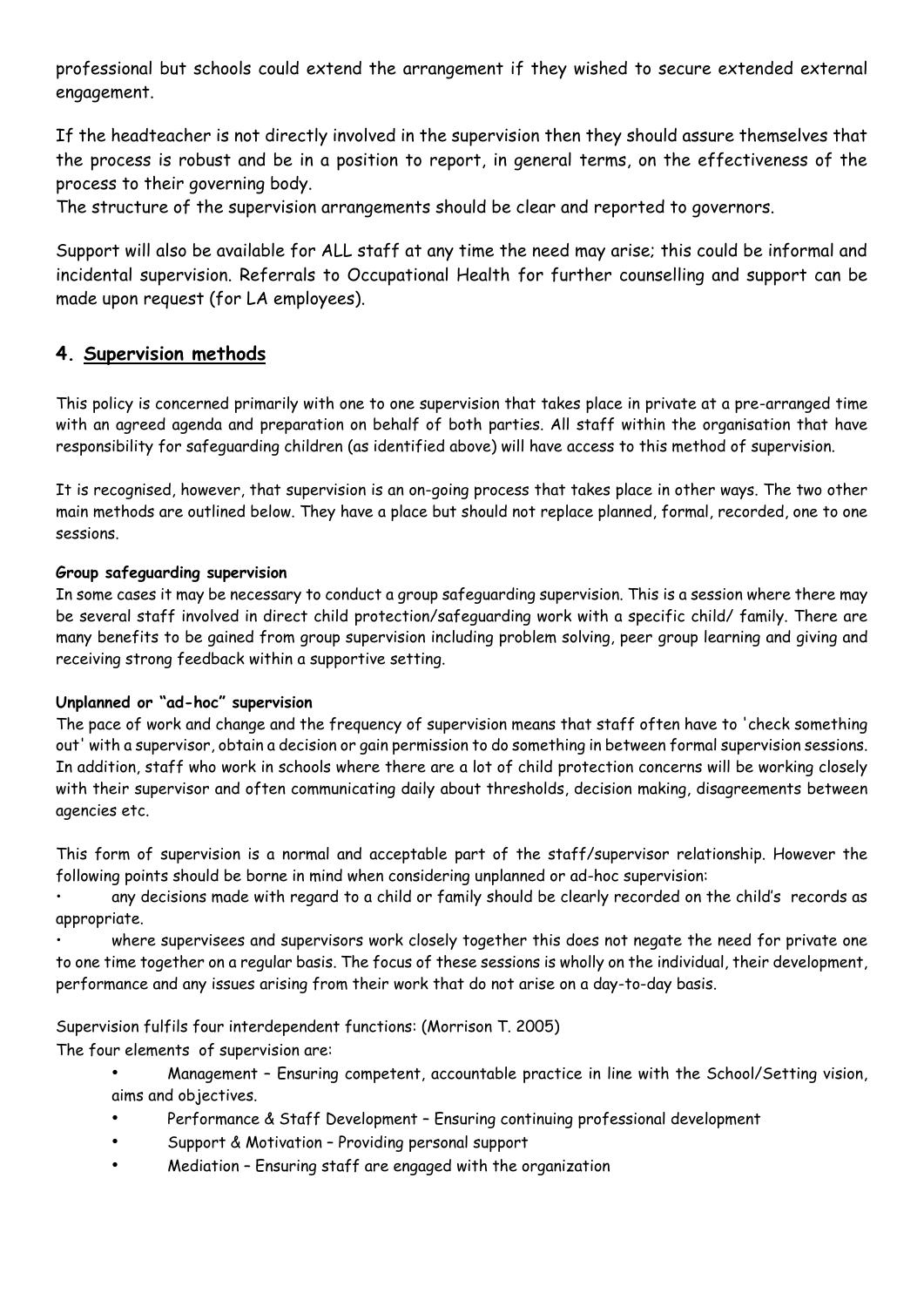Supervision takes place between a member of staff (supervisee) and their line manager (supervisor) and is essential in ensuring the quality of work undertaken is of a high standard, which meets the needs of the children, young people and their families

The four elements will inform all individual case discussions on particular children, which will be reflective, provide management decision, support the supervisee with learning and contribute to their professional development, support them to consider how they will progress next steps.

# **4.1 Workload Management**

An examination of the key tasks being carried out by the member of staff. This will entail workload weighting systems, where they have been implemented in the team/setting. These may include individual cases, administrative or practical duties depending on the nature of the post. Supervision should ensure schools/settings policies and procedures are being followed and standards being met. Workload management will involve:

- Reviewing work undertaken with a focus on outcomes
- Agreeing tasks and priorities for future work within target timescales
- Reviewing file audits (CIN, CP, LAC, EH)
- Reviewing the individual's/team's impact on performance management, and agreeing tasks and priorities to improve performance
- Communication of policies and procedures

# **4.2 The Mediation Function**

The aims of this function are to agree actions with supervisee. The supervisor acts as an intermediary between the supervisee, the organisation and other stakeholders to:

- identify resource deficits and implications or impact of this
- allocate resources in the most efficient way
- represent employee needs to senior management
- negotiate and clarify or contribute to policy formulation
- consult and brief employees about organisational developments
- advise and recommend actions to enhance a supervisee's knowledge of other professionals and agencies to improve integrated working
- represent or accompany a supervisee in work involving other agencies
- involve supervisees in decision making
- deal sensitively, but clearly, with complaints

# **4.3 The Supportive Function**

Employees will be given support via the supervision process, which provides an opportunity to find out how a member of staff is experiencing their work, their role within a team and their performance. It is an opportunity to value people, to provide them with constructive feedback on their performance and acknowledge good practice. The aims of this function are to:

- Create a supportive climate for the supervisee to look at their work and its impact on them, providing constructive feedback on performance; supporting, maintaining and valuing competent performance and confirming when standards have been met
- Debrief the supervisee and give them permission to talk about feelings arising from their work
- Help the supervisee to explore emotional blocks to their work including issues about discrimination
- Support supervisees who are subject to any form of abuse either from service users or from colleagues, whether physical, psychological or discriminatory
- Monitor the overall health and emotional functioning of the supervisee, especially the effects of stress
- Ensure assistance is available to supervisees who are subject to a complaint or formal case review
- Help the supervisee reflect on difficulties in colleague relationships, to assist them in resolving conflict
- Providing positive feedback and praise
- Provide an environment where disclosure or whistleblowing is made possible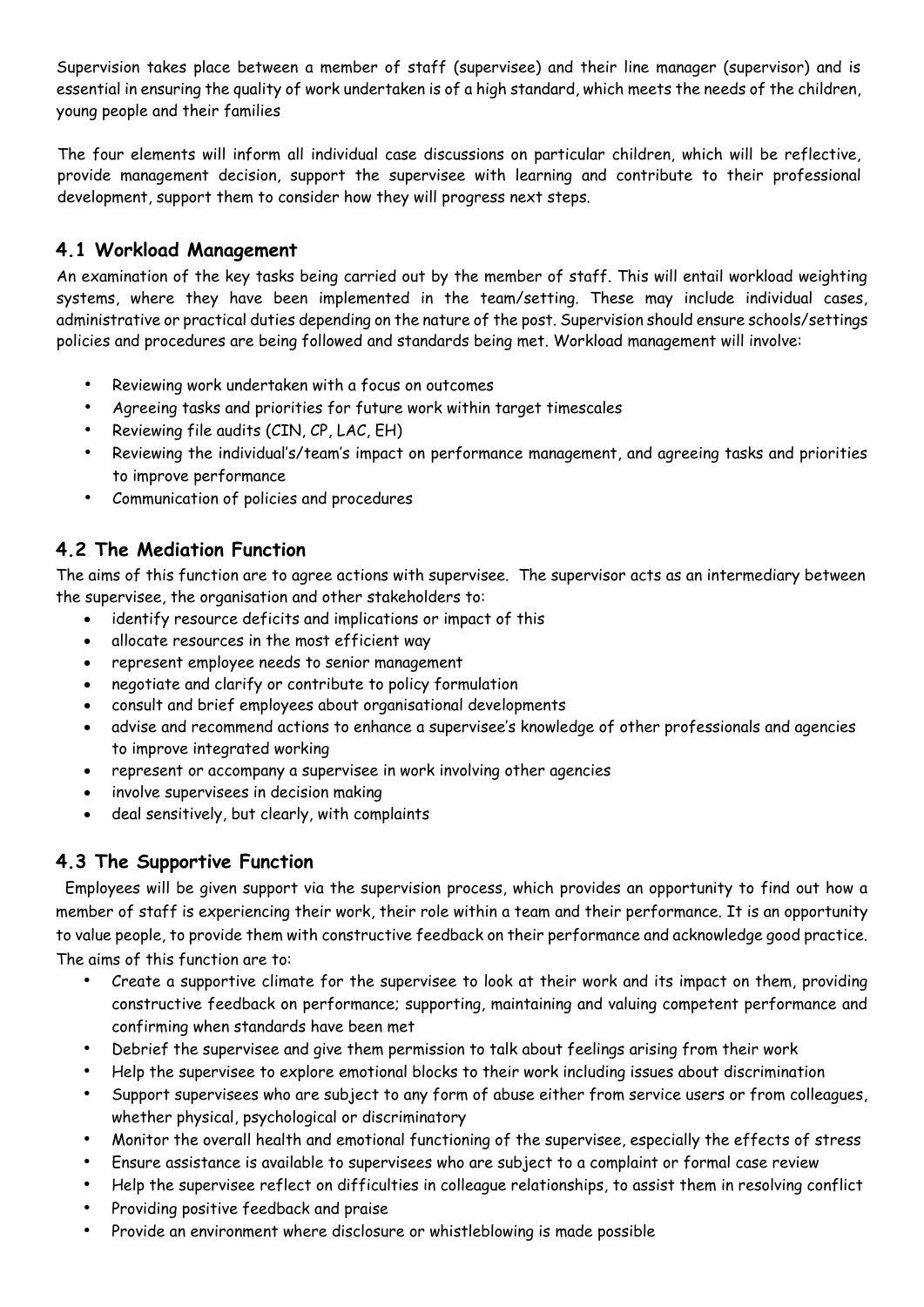- Help the supervisee explore other options for support eg. Occupational Health/counselling etc.
- To ensure safe working practice ie buddy system and use of electronic diaries (if required).

# **4.4 Performance and Professional Development**

Professional development is central to supervision. Areas for professional development are identified annually through the appraisal process. Team and individual performance data reports should also be shared and reflected upon to discuss how these are impacted by practice and consider any developmental needs:

- Develop the supervisee's ability to reflect on their work and interaction with service users, colleagues and other agencies
- Develop the competence of the supervisee by identifying contributions/achievements/areas for development
- Develop an understanding of the supervisee's skills, knowledge and individual contribution to the organisation by identifying strengths/weaknesses
- Explore equality issues and how they impact on supervisee's work
- Make a regular joint review of the supervisee's learning and development contract and how those needs are being met

Identify other issues and problems and assist supervisees in finding strategies to ensure they continue to develop their role

#### **5 Responsibilities of Supervisors are to:**

- prepare for supervision and identify issues which require attention
- ensure, as far as possible, that supervision is uninterrupted
- make direct contact with the supervisee should a supervision meeting need to be cancelled in order that any urgent issues can be discussed and a meeting date re-arranged as quickly as possible
- ensure that a schedule of meetings is set up for relevant employees
- ensure that agenda-setting is a two-way process
- ensure that supervision is recorded and actions agreed
- ensure that decisions and actions agreed in regard to a child/young person are recorded on the individual's case record
- ensure that a signed copy of the supervision record is provided for the employee and a copy of the record is retained on a confidential file
- ensure that supervision is a constructive process and that employees are supported and given feedback about their performance
- ensure that issues concerning the supervision process which cannot be resolved by the supervisor or supervisee are communicated to a more senior manager
- maintain confidentiality within the requirements of the policy
- challenge practice which is discriminatory and which does not conform to the schools/settings policies
- examine supervision records of employees they are responsible for, to ensure supervision procedures are being followed
- tackle under-performance/conduct issues positively and make links with other processes if needed e.g. Code of Conduct, Disciplinary and Capability procedures

#### **5.1 Responsibilities of supervisees are to**:

- prepare for supervision and identify issues which require attention
- make themselves available for supervision and prioritise this.
- identify developmental areas/issues
- ensure that actions which are agreed are carried out and completed
- identify the reasons why agreed actions could not be completed or are delayed
- ensure that work areas to be discussed are up to date alerting supervisors to areas of concern/issues in workload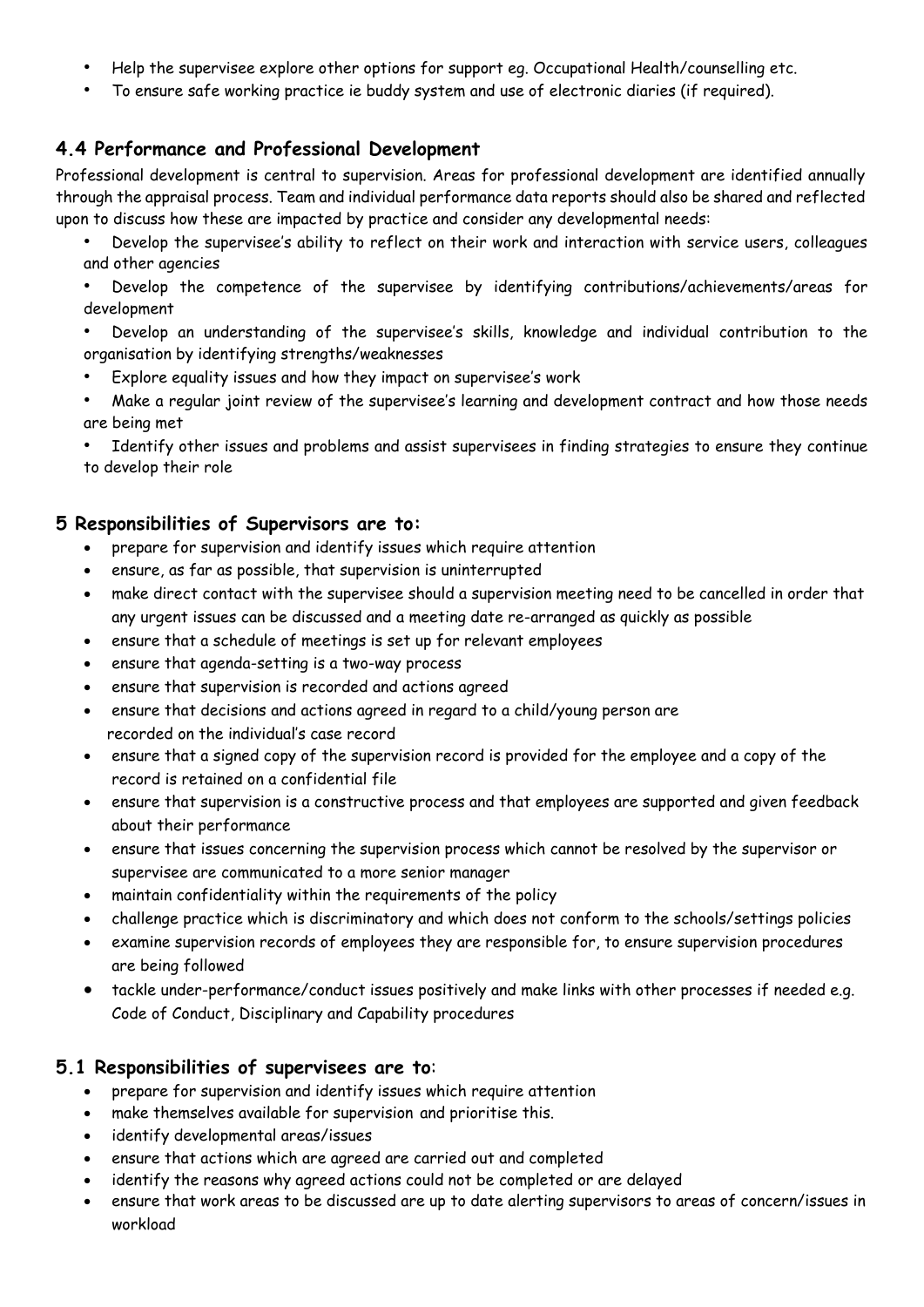- ensure decisions relating to the child/young person are recorded appropriately on the individual's record
- maintain confidentiality within the process
- identify when supervision is not meeting the requirements of the school/settings procedures. This needs to be raised with supervisor. If the supervisee feels unable to do this they can contact the supervisor's line manager i.e. Headteacher, Safeguarding Governor, Chair of Govenors, Chairperson of the Committee, Registered Person
- be prepared to be challenged and to be questioned about their practice/performance
- raise issues of concern relating to poor practice (speaking up about wrongdoing)

### **6 Practicalities**

- Frequency and length these meeting should take place at least once a half term.
- Supervision should take place in a private and uninterrupted space during the working day.
- Recording supervision It is the supervisors responsibility to take notes and make sure they are copied, circulated and filed. Both parties need to agree and sign that they are accurate. Records must be kept in a secure location. The records themselves must be kept in a format that suits both parties however a summary sheet of actions will be completed during or immediately after the session.

# **7 Entitlement**

It is important that safeguarding supervision is provided. If an individual is not receiving safeguarding supervision at the required frequency during the year they should:-

In the first instance supervisees should always discuss any complaints or dissatisfaction with their supervisor and endeavour to reach an agreement within the normal supervision process;

If a solution is not agreed the supervisee should raise the issue with the supervisor's manager (i.e. Headteacher, or Chair of Governors).

# **8 Confidentiality**

• Although private, supervision is a management process. Issues raised within supervision may need to be shared with other managers and staff when they concern adult or child protection and risk management, poor performance, sickness absence, discipline, bullying, harassment or discrimination, staff safety or policy development.

• Other issues may be shared with the agreement of both the supervisor and supervisee. Supervisor and supervisee should be aware of their responsibilities in relation to the protection and use of client information. If there is any uncertainty about what should/should not be shared the supervisor's line manager should be consulted for advice.

• Supervision records will be stored securely. Unjustifiable breach of confidentiality may result in disciplinary action.

# **9 Supervision Agreement**

It is expected that a supervision agreement has been discussed by both parties, signed and copied to the file (sample attached), prior to the first formal supervision session.

Preparing for supervision - Both parties should prepare themselves for the meeting including :-

- Review previous notes and agreed actions ongoing between sessions
- Hold any preparatory discussions if needed, to ensure the meeting has maximum impact.
- Alert each other if there are new big agenda items.

#### **10 Guidance notes**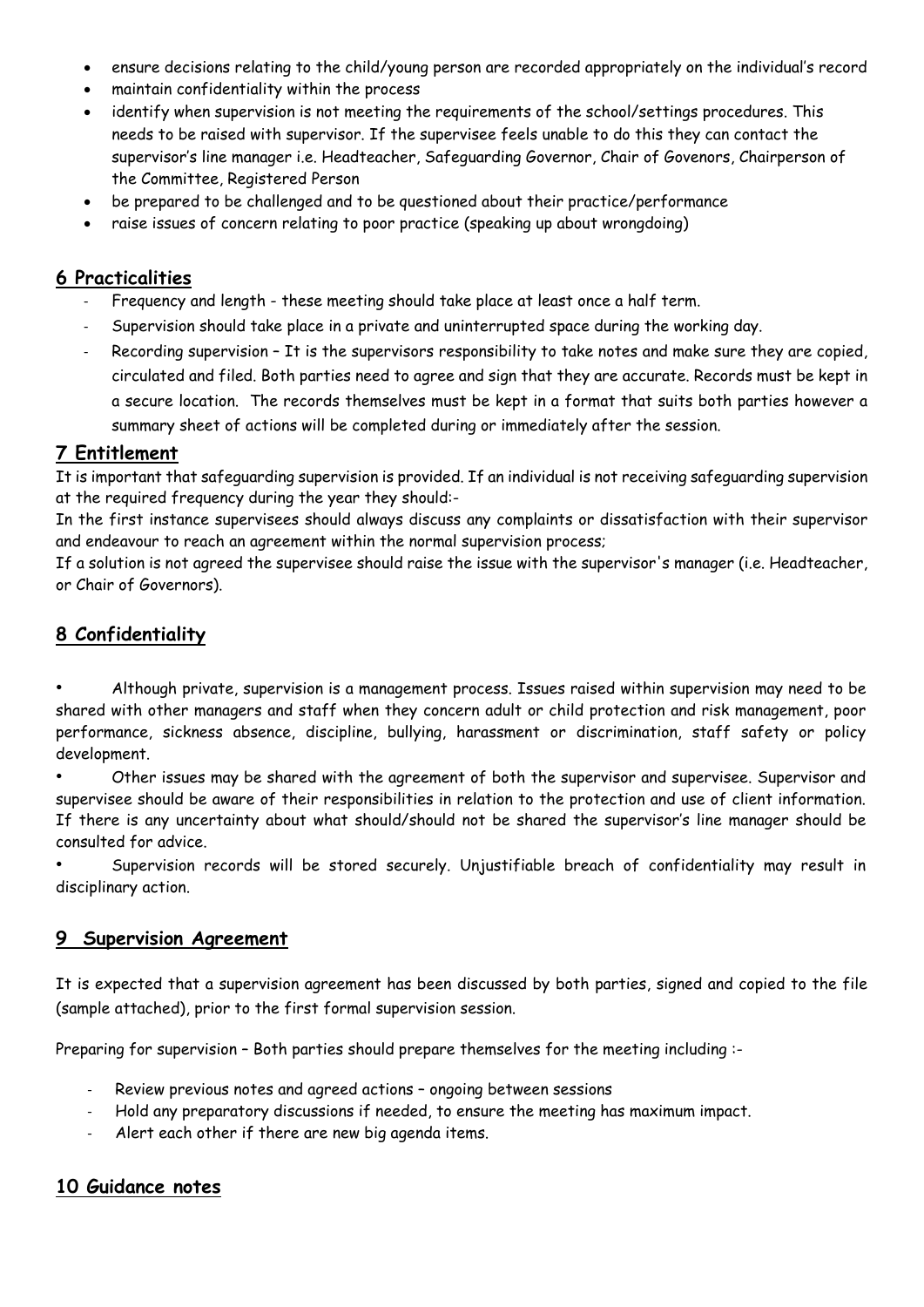Each person in supervision will have their own style and approach: however the following agenda is provided as a checklist to ensure that all core items are covered.

- Welcome and informal opener
- Setting agenda both parties to input
- General offload and information sharing
- Review notes and agreed actions from previous meeting.
- Specific case load issues discussed.
- Problem solving and finding solutions
- Recognise and celebrate achievement
- Partnership working
- Professional development
- Job related resource and support needs
- AOB

# **11 Working guidelines for Good Practice**

Creating the right environment is an important element but we must accept that this is not always possible within school/setting, however we should strive to:

- Have a quiet private space to allow for open discussion,
- Ensure a relaxed atmosphere possibly with refreshments,
- Try to avoid telephone interruptions,
- Prioritise this time and avoid interruptions,
- Make sure you keep to agreed starting and stopping times
- Consider the time of day supervision is scheduled.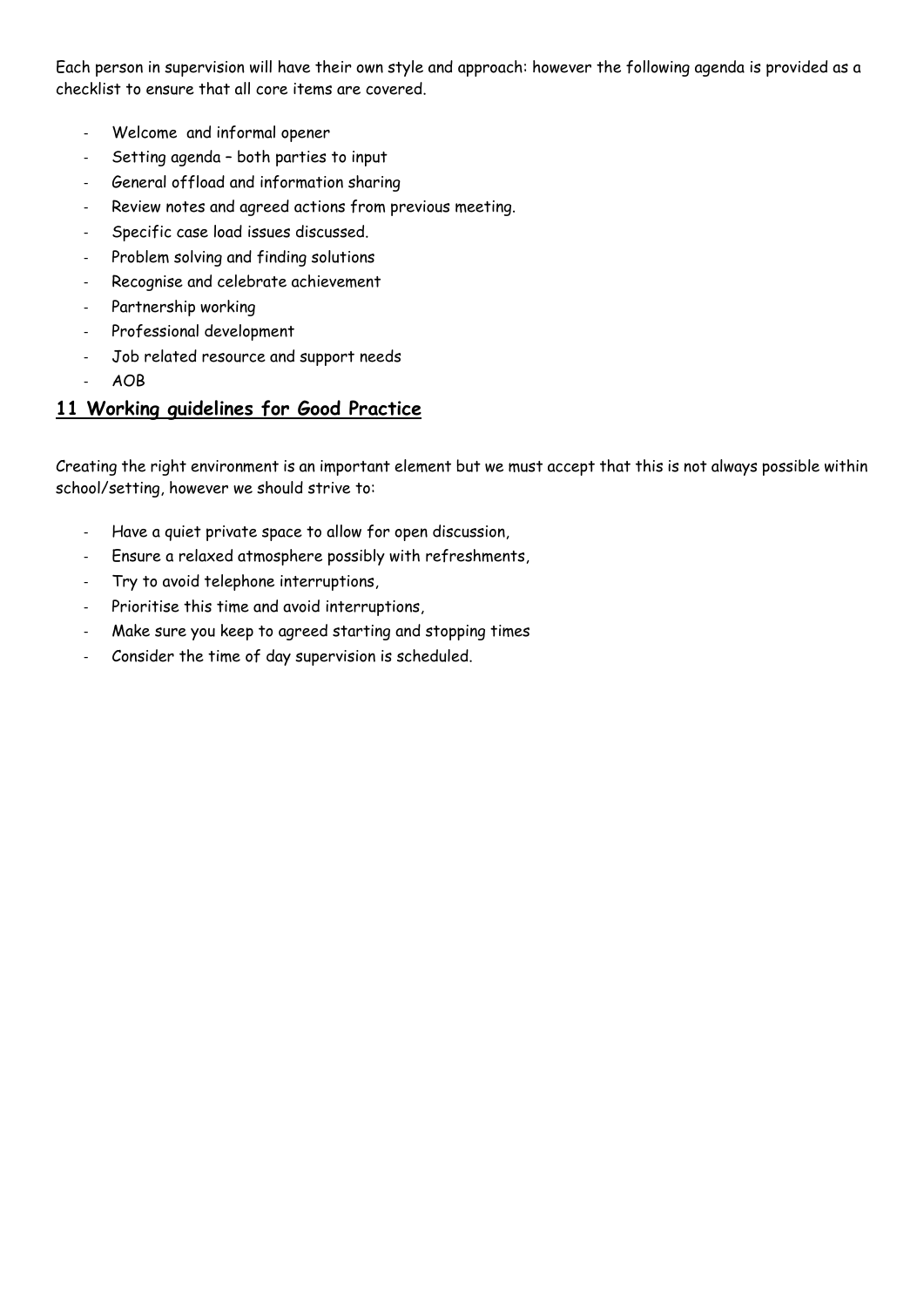# Supervision Agreement

Frequency and length: Each half term or sooner if required on request

Creating the agenda:

How will we plan for the supervision?

What I expect from supervision?

If there are difficulties with supervision we will move forward by

Records of the sessions will be kept securely by Headteacher or Designated Safeguarding Lead

Supervisor

**Signed** 

Date

Supervisee

**Signed** 

Date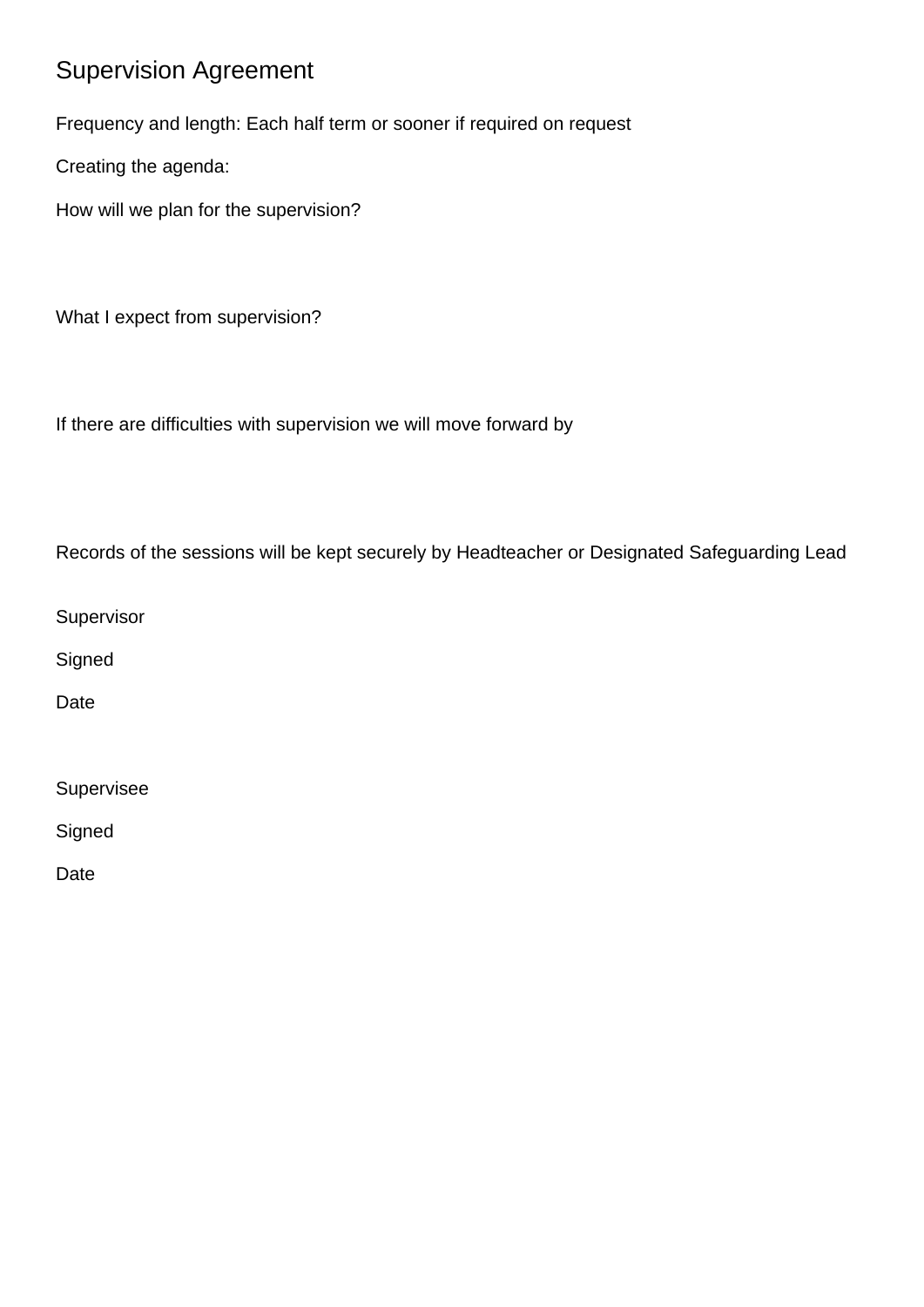# **Safeguarding Supervision Record Template**

**Date:**

**Name of Supervisee:**

**Name of Supervisor:**

**Reason for Supervision:**

**Case management discussion will involve:**

- Reviewing work undertaken with a focus on outcomes
- Reflection, analysis and challenge
- Agreeing tasks and priorities for future work
- Problem solving
- Partnership working

| <b>Case Management</b> | <b>Advice</b> | <b>Agreed Actions</b> |
|------------------------|---------------|-----------------------|
|                        |               |                       |
|                        |               |                       |
|                        |               |                       |
|                        |               |                       |
|                        |               |                       |
|                        |               |                       |
|                        |               |                       |
|                        |               |                       |
|                        |               |                       |
|                        |               |                       |